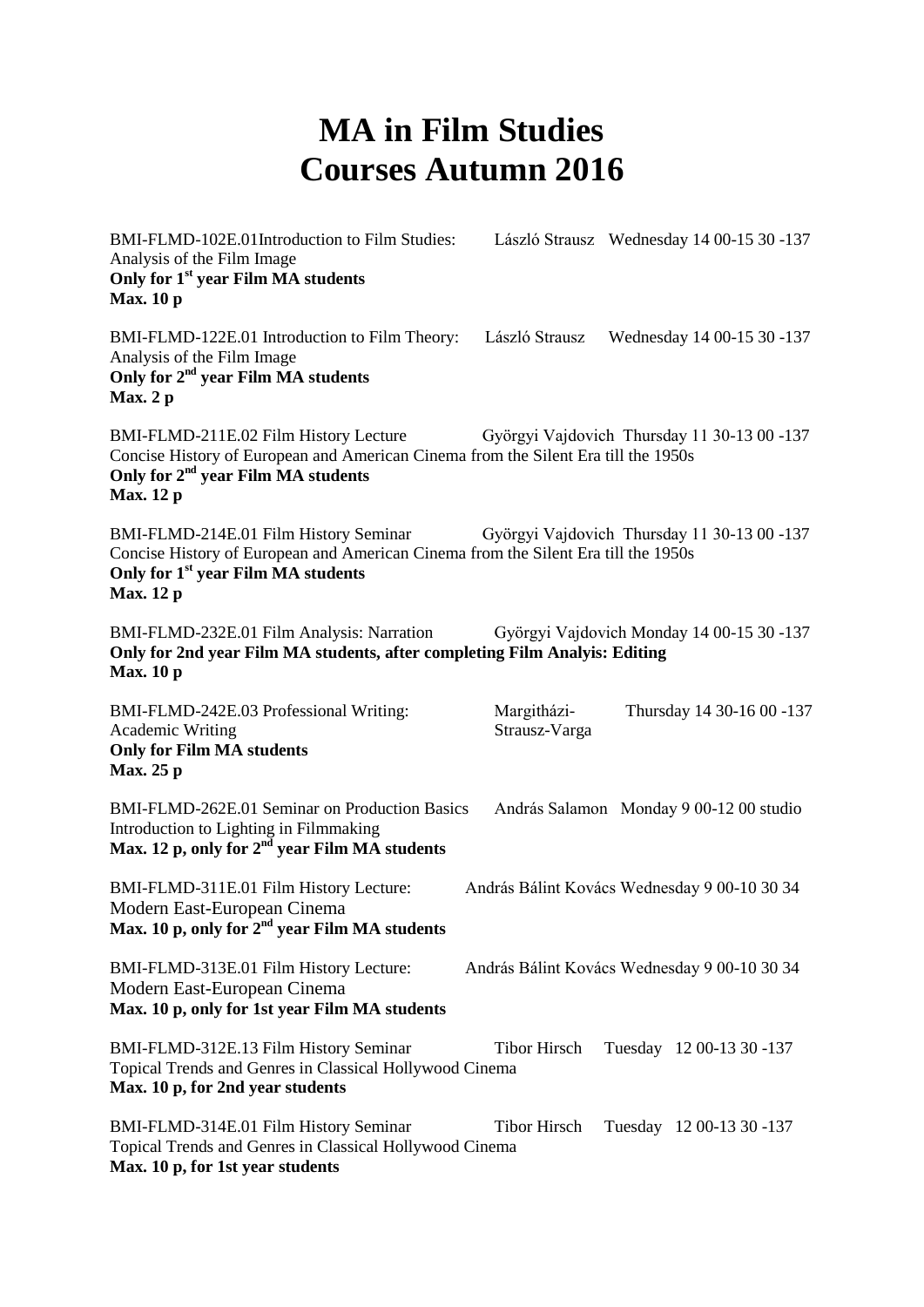| BMI-FLMD-312E.15 Film History Seminar<br><b>Introduction to Australian Cinema</b><br>Max. 3 p, only for 2nd year Film MA students                                                                                             | Cecília Gall<br>Friday 14 05-15 45<br>Building 5. Rákóczi Street, room 423, DELP)                  |
|-------------------------------------------------------------------------------------------------------------------------------------------------------------------------------------------------------------------------------|----------------------------------------------------------------------------------------------------|
| BMI-FLMD-314E.02 Film History Seminar<br>Introduction to Australian Cinema<br>Max. 3 p, only for 1st year Film MA students                                                                                                    | Cecília Gall<br>Friday 14 05-15 45<br>Building 5. Rákóczi Street, room 423, DELP)                  |
| BMI-FLMD-322E.20 Film Theory Seminar<br>Icons on the Screen<br>Max. 4 p, for 1st and 2nd year students                                                                                                                        | Vera Benczik — Natália Pikli<br>Wednesday 09 30-11 00<br>Building 5. Rákóczi Street, room 356, DES |
| BMI-FLMD-322E.21 Film Theory Seminar<br>Gothic Novels on Films<br>Max. 6 p, for 1st and 2nd year students                                                                                                                     | Tuesday 10 30-12 00<br>Veronika Ruttkay<br>Building 5. Rákóczi Street, room 443, DES)              |
| BMI-FLMD-322E:05 Film Theory Seminar<br>Approaches to Space<br>Max. 3 p, for 1st and 2nd year students                                                                                                                        | Gabriella Szigethy Monday 10 30 -12 00 251                                                         |
| BMI-FLMD-322E:09 Film Theory Seminar:<br>In-between Apocalypse and Promised land: Culture and Politics of Emotions<br>Max. 10 p, for 1st and 2nd year students<br>every 2-3 weeks – the exact dates will be communicated      | Friday 15 00-17 00 251<br>Basak Ergün                                                              |
| BMI-FLMD-322E:14 Film Theory Seminar:<br>The Screen on the Psychoanalytic Couch: Psyche, Culture and Media/Film Studies<br>Max. 10 p, for 1st and 2nd year students<br>every 2-3 weeks - the exact dates will be communicated | Basak Ergün<br>Friday 17 00-19 00 251                                                              |
| BMI-FLMD-322E:15 Film Theory Seminar:<br>Freedom of speech in Hungary in International Context<br>Max. 5 p, for 1st and 2nd year students                                                                                     | Mihály Szilágyi-Gál Wednesday 16 00-17 30 251                                                      |
| BMI-FLMD-322E.16 Film Theory Seminar:<br>Contemporary Tendencies in Digital Imaging: Film Analysis<br>Only for Film MA students, for 1st and 2nd year students<br><b>Max.</b> 12 p                                            | Thursday 10 00-11 30 -137<br>Bea Margitházi                                                        |
| BMI-FLMD-322E.17 Film Theory Seminar:<br>Post-Cinema: New Theories of the Moving Image<br><b>Max.</b> 15 p                                                                                                                    | Zoltán Dragon<br>Monday 12 15-13 45 -135                                                           |
| BMI-FLMD-322E.18 Film Theory Seminar:<br>Postcolonial Theory and National Cinema<br>Max. 12 p, for 1st and 2nd year students                                                                                                  | László Strausz<br>Tuesday 14 00-15 30 -137                                                         |
| BMI-FLMD-322E.19 Film Theory Seminar:<br><b>Contemporary Continental Philosophy</b><br>Max. 6 p, for 1st and 2nd year students                                                                                                | Sándor Sajó<br>Wednesday, 14 30-16 00 42                                                           |
|                                                                                                                                                                                                                               |                                                                                                    |

BMI-FLMD-351E.01 Film Making Practicum: Directing 2. Max. 1 fő, only for 2<sup>nd</sup> year Budapest Film Academy students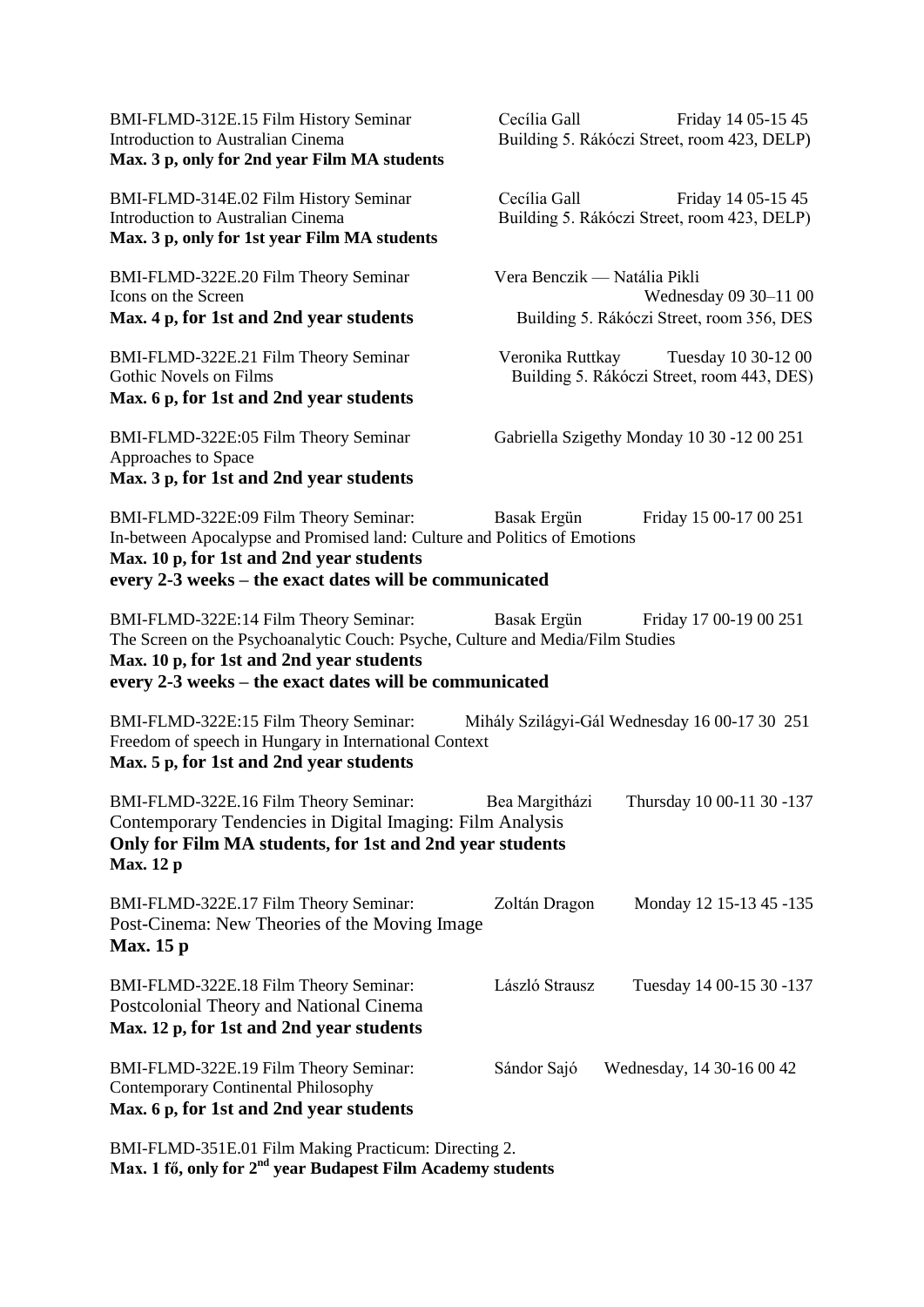| BMI-FLMD-352E.01 Film Making Practicum: Screenwriting 2.<br>Max. 1 fő, only for $2nd$ year Budapest Film Academy students                           |                                           |                                               |  |
|-----------------------------------------------------------------------------------------------------------------------------------------------------|-------------------------------------------|-----------------------------------------------|--|
| BMI-FLMD-353E.02 Film Making Practicum: Cinematography 2.<br>Max. 1 fő, only for 2 <sup>nd</sup> year Budapest Film Academy students                |                                           |                                               |  |
| BMI-FLMD-353E.07 Film Making Practicum: Cinematography 5. András Salamon<br>Max. 1 fő, only for 3 <sup>rd</sup> year Budapest Film Academy students |                                           | Monday 9 00-12 00 studio                      |  |
| BMI-FLMD-373E.01 Film Directing 1.<br>Max. 8 p, only for 1st year Budapest Film Academy students                                                    |                                           | Tuesday 16 00-19 00 -137                      |  |
| BMI-FLMD-374E.01 Screenwriting 1.<br>Max. 8 p, only for 1st year Budapest Film Academy students                                                     |                                           | Wednesday 16 00-19 00 -137                    |  |
| BMI-FLMD-375E.01 Cinematography 1.<br>Max. 8 p, only for 1st year Budapest Film Academy students                                                    |                                           | Monday 16 00-19 00 studio                     |  |
| BMI-FLMD-376E.01 Editing 1.<br>Max. 8 p, only for 1st year Budapest Film Academy students                                                           |                                           | Friday 16 00-19 00 -137                       |  |
| BMI-FLMD-377E.01 Production Practicum 1.<br>Max. 8 p, only for 1st year Budapest Film Academy students                                              |                                           | Thursday 16 00-19 00 -137                     |  |
| BMI-FLMD-372E.05a Consultation<br>Max. 10 p, for 2nd year Film MA students                                                                          |                                           | András Bálint Kovács Wednesday 11 00-12 30 46 |  |
| BMI-FLMD-372E.05b Consultation<br>Max. 10 p, for 2nd year Film MA students                                                                          |                                           | László Strausz Wednesday 12 00-13 30 -134     |  |
| BMI-FLMD-372E.05c Consultation<br>Max. 10 p, for 2nd year Film MA students                                                                          | Györgyi Vajdovich Monday 10 30-12 00 -134 |                                               |  |
| BMI-FLMD-372E.05d Consultation<br>Max. 1 p, for 2nd year Film MA students                                                                           | András Müllner                            |                                               |  |
| BMI-FLMD-372E.05e Consultation<br>Max. 10 p, for 2nd year Film MA students                                                                          | Bea Margitházi                            | Thursday 11 30-13 00 -134                     |  |
| BMI-FLMD-372E.05f Consultation<br>Max. 10 p, for 2nd year Film MA students                                                                          | <b>Tibor Hirsch</b>                       | Tuesday 14 00-15 30 250                       |  |
| BMI-FLMD-372E.05g Consultation<br>Max. 5 p, for 2nd year Film MA students                                                                           | Balázs Varga                              | Thursday 11 00-12 30 -134                     |  |
| BMI-FLMD-384E.01a Consultation<br>Max. 10 p, for 2nd year Film MA students                                                                          |                                           | András Bálint Kovács Wednesday 11 00-12 30 46 |  |
| BMI-FLMD-384E.01b Consultation<br>Max. 5 p, for 1st year Film MA students                                                                           |                                           | László Strausz Wednesday 12 00-13 30 -134     |  |
| BMI-FLMD-384E.01c Consultation<br>Max. 5 p, for 1st year Film MA students                                                                           |                                           | Györgyi Vajdovich Monday 10 30-12 00 -134     |  |